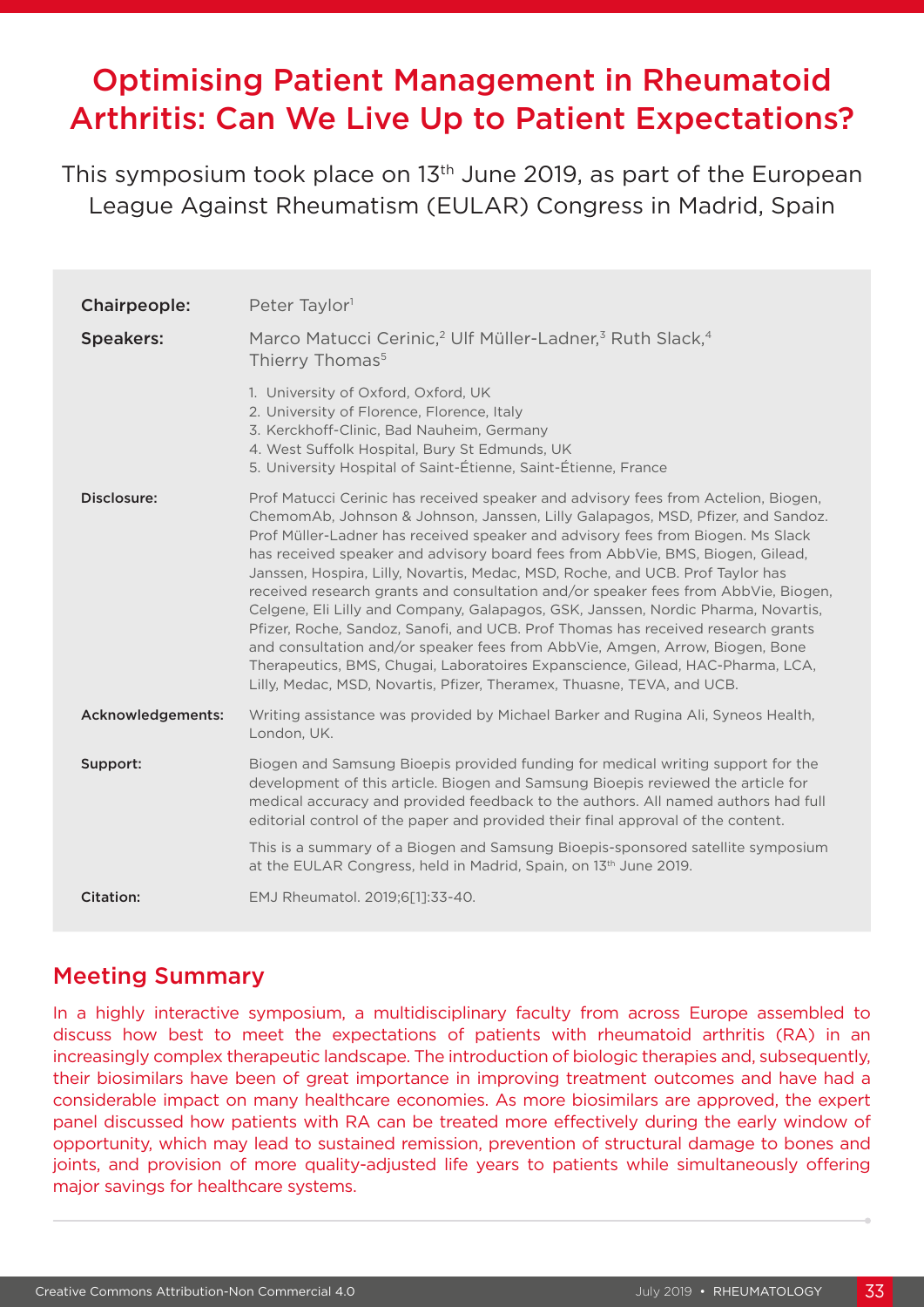#### Introduction

Anti-TNF biologics have revolutionised treatment of RA. More recently, the emergence of highquality biosimilars has provided a cost-effective means of prescribing biologic therapies to eligible patients. However, clinical challenges persist including practicalities of switching, from both a patient and physician's perspective, in addition to dealing with healthcare economic systems to ensure that eligible patients have access to the most effective treatment in a timely manner. Patient expectations are at the very centre of decisions regarding disease management, and meeting these is a key feature of measuring treatment success. In this symposium, the basis for drug selection in an increasingly busy landscape was discussed. The introduction of biosimilars, which offer patients with rheumatic diseases earlier and more sustained treatment, increasing the probability of long-term remission with less cost constraint was highlighted. Best practices for managing and meeting patient expectations in different healthcare economies were considered by an expert, multidisciplinary faculty from across Europe.

#### Treatment Choice in Rheumatoid Arthritis: The Therapeutic Landscape

The current therapeutic landscape in RA was outlined by Prof Taylor, who described the evolution of treatment. A generation ago, the only available disease-modifying antirheumatic drugs (DMARD), such as methotrexate, leflunomide, sulfasalazine, cyclosporine A, gold, hydroxychloroquine, and glucocorticoids, were of the conventional synthetic type (csDMARD). Biologic therapies were first approved in the late 1990s; however, largely due to cost constraints, many healthcare economies do not offer the early use of biologics, even when csDMARD do not achieve the therapeutic target of disease remission.

Prof Taylor noted the complexity of biologic therapies due to their size, the need for living organisms to produce them, and tightly controlled manufacturing process when compared with small-molecule drugs. He therefore emphasised that different batches of

the same biologic exhibit great similarity but are not exact replications.

With patents for reference biologic therapies expiring, biosimilars have emerged on the market. Approval processes, including the demonstration of their biosimilarity, are rigorous, and there are abundant data supporting equivalence in terms of the efficacy and safety of biosimilar molecules compared with their reference products. Prof Taylor said that, in light of this, a challenge faced by prescribers is deciding which biosimilar to select for a patient, especially while choice increases as new products become available.

#### What are the Drivers of Drug Selection?

Prof Taylor outlined aspects of treatment that need to be considered when prescribing in RA (Figure 1). Biological factors include the length of time with disease, disease stage and activity score, number of previous therapies, and existing comorbidities. More established disease can be associated with comorbidities such as cardiovascular disease, lung and ocular involvement, inflammatory bowel disease, and depression. As such, treatment must be chosen carefully to avoid development or exacerbation of the aforementioned.

Patient choice is also an important consideration. Their preference of administration route and their individual lifestyle are factors that should be taken into account, particularly concerning whether or not they are comfortable using needles. Prof Matucci Cerinic expressed the need to listen carefully to the patient's expectations for treatment and to make an informed, shared decision. However, it is also necessary to evaluate the safety, tolerability, and immunogenicity of each drug, along with efficacy and adherence rates.

While all of these are factors in the decisionmaking process, cost is also a major driver of treatment selection and often limits the selection of the most appropriate treatment in a timely manner. Profs Matucci Cerinic, Müller-Ladner, and Thomas confirmed that in their experience in Italy, Germany, and France, respectively, authorities are concerned about the expense of prescribing.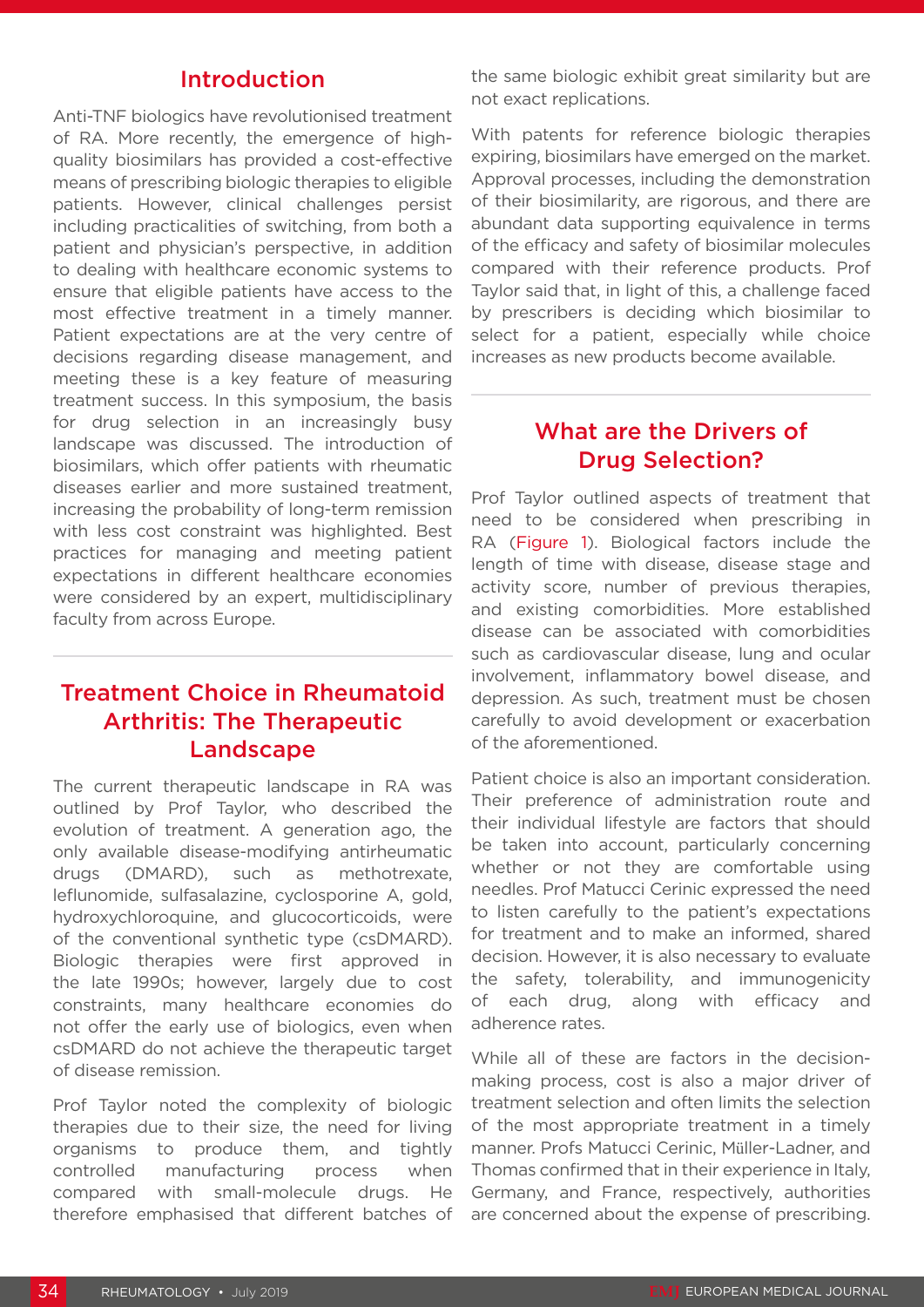

Figure 1: Many factors in multiple domains overlap to influence treatment decisions in RA.

ACR: American College of Rheumatology; EULAR: European League Against Rheumatism; HCP: healthcare professionals; RA: rheumatoid arthritis.

Different countries' healthcare economies have different guidelines, but all limit treatment options to the most cost-effective therapies to some extent.

An audience poll revealed that cost considerations were the most important non-medical factor influencing their treatment decisions (40%), although this was closely followed by familiarity with a drug (33%). Prof Müller-Ladner commented that drug familiarity entailed knowledge of its price and how the product works, and is important not only for physicians, but also for others involved in care including nurses and the patients themselves.

## Choosing Between Biosimilars of the Same Reference Product to Meet Patient Expectations

Prof Müller-Ladner discussed the crowded anti-TNF biosimilar landscape, with five adalimumab, three infliximab, and two etanercept products currently approved by the European Medicines Agency (EMA), with many more in development. He reiterated the concept of demonstrating similarity in both non-clinical and clinical studies comparing products sourced from multiple countries before being approved for use. This increasingly busy field of nearly identical biosimilar products makes differentiating between them difficult.

Product attributes such as physical, chemical, and biological stability have implications for the selection of biologic medications. In a study involving 255 patients, only 7% of participants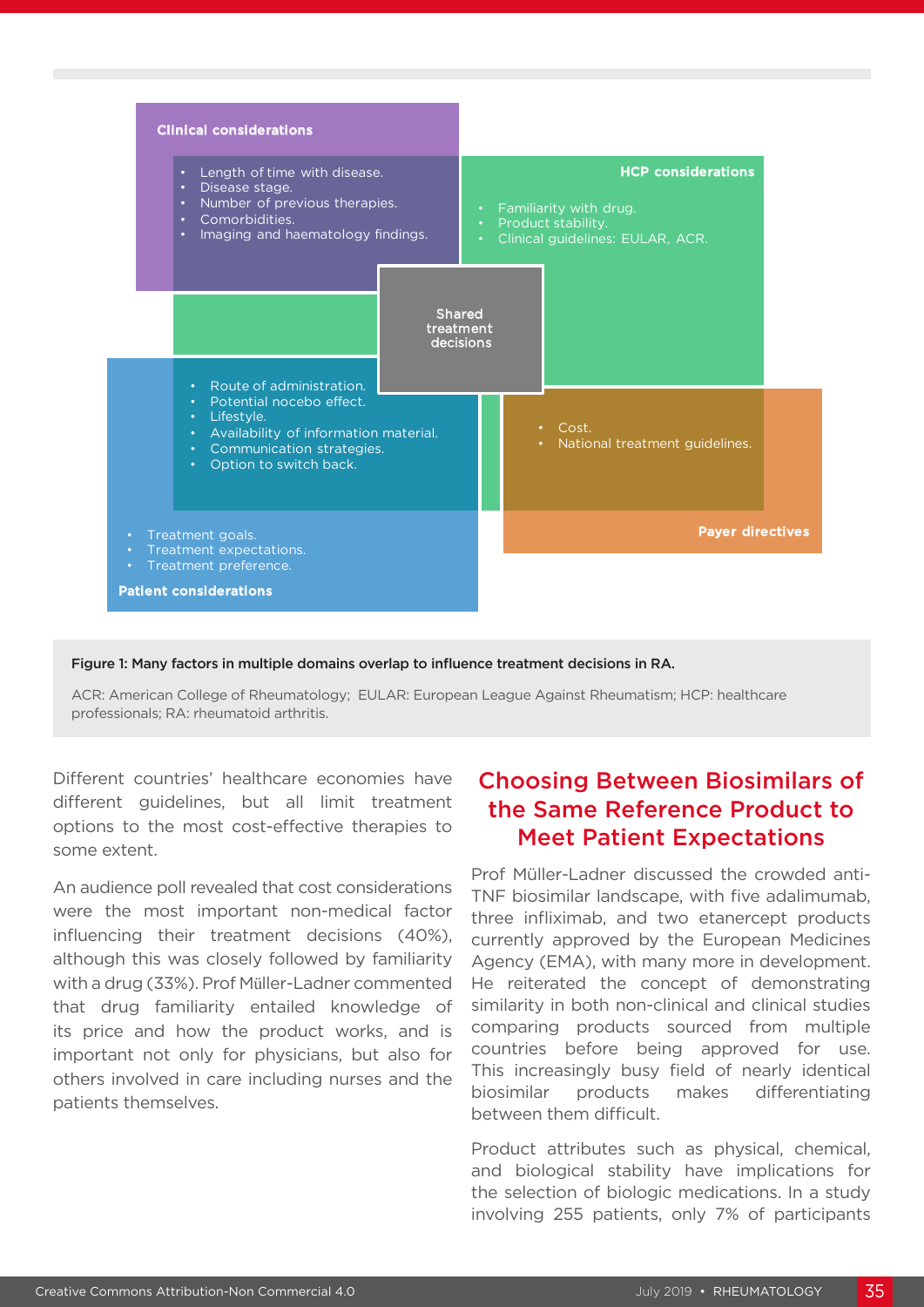stored all biological DMARD (bDMARD) packages within the Summary of Product Characteristics (SmPC)-recommended temperature range.1 Different adalimumab biosimilars have different approvals for storage duration both within and outside the cool chain; a longer, approved stability outside the cool chain may be beneficial to patients who travel for extended periods of time, for example. Other differences between currently available adalimumab biosimilar products include needle gauge, injection volume, presence of citrate in the formulation, and latex components in the device. The delivery device can be a pre-filled syringe or an autoinjector pen, and different marketed products have unique characteristics. Prof Müller-Ladner noted that these small variations may make a significant difference: a slightly larger needle gauge may cause more pain to the patient and reduce their adherence, and a latex allergy will disqualify certain patients from certain products. He recommended that if a patient fares less well on a particular therapy, the physician returns to a consideration of all features of a particular product to find one that the patient prefers.

Prof Müller-Ladner suggested that flexibility is also important in selecting the administration device and that patients should be given an opportunity to return to the clinic if their expectations are not being met. He also remarked that physicians themselves may never have seen the devices that they are prescribing for patients and recommended that all healthcare professionals (HCP) familiarise themselves with the physical delivery devices. This, he noted "is one of the little details of prescribing behaviour that you can refine to benefit your patients."

Prof Thomas spoke about the importance of the confidence that prescribing physicians have in biosimilars. Although it is an integral part of the doctor's role, he identified a particular need for transferring confidence during a switch from a reference product to a biosimilar and in "giving a fair explanation" for this occurrence. This strategy may be helpful in setting patient expectations at a reasonable level prior to commencing therapy, thereby increasing the chance that they will be met.

## The Nocebo Effect: When Patient Expectations Affect Outcomes

The fact that biosimilars are mostly prescribed for cost-saving reasons may lead a patient to believe that there is a reduction in quality that comes with this, meaning that they are potentially more vulnerable to being associated with a nocebo effect. When a patient has negative expectations of a therapy, psychogenic adverse events or lack of efficacy may be noted.<sup>2</sup>

Prof Taylor described a Finnish study in which patients were started on a biologic treatment shortly after they began to emerge onto the market for the first time.<sup>3</sup> Functional and disease activity scores (DAS) were measured. The results were compared with those from another cohort who had started the same therapeutic 10 years later. DAS and functional scores were comparable, but a discrepancy was seen in the patients' satisfaction with the treatment, with patients in the initial cohort reporting significantly higher satisfaction levels compared with the second treatment group. It is suggested that this was due to increasing patient expectation.

In an audience poll, 39% of respondents reported identifying a potential nocebo effect in <20%, and 23% reported seeing it in >20% of their patients. A total of 19% of respondents were not sure whether they had encountered it and the same proportion reported that they had not. Language and mannerisms used in communication are equally important. 'Positive framing', which involves reassuring the patient and sharing data reinforcing efficacy alongside adverse event information, can be employed to instil further patient confidence in the treatment and prevent negative expectations, therefore mitigating a potential nocebo effect.

Individual words, too, can have an impact on outcomes via the nocebo effect. For example, for some patients, 'cheaper' may connote inferior quality and, therefore, describing biosimilars in terms of 'cost-effectiveness' could help to reduce nocebo effects. Body language, too, can influence a patient's reaction to a new medication.<sup>4</sup>

An audience member asked how it is possible to be certain that any problem is a result of the nocebo effect and not an issue with the drug itself. Prof Taylor suggested that, by virtue of being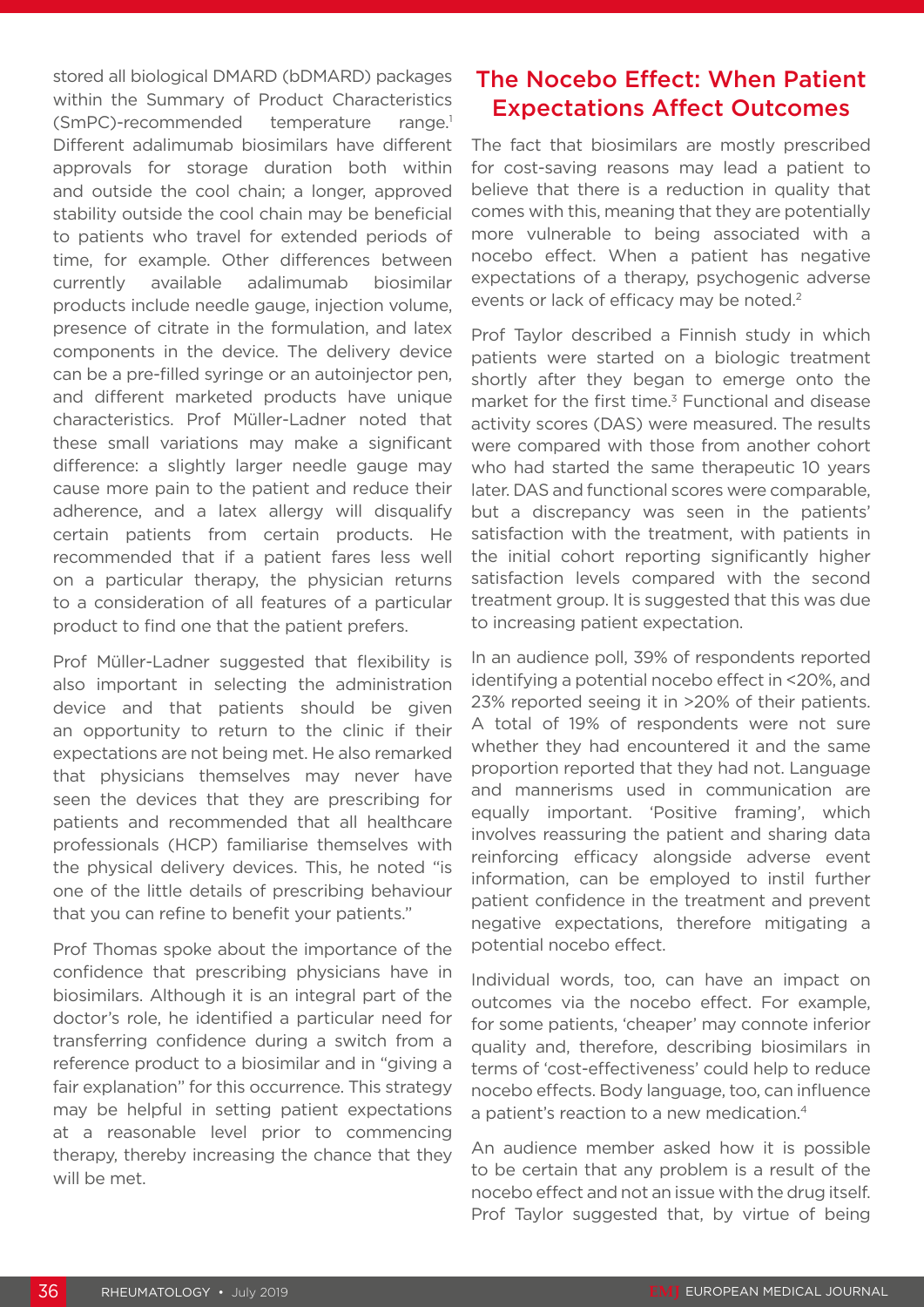a biosimilar, a therapy will have demonstrated equivalence to the reference product in rigorous preclinical and clinical trials. He pointed to further evidence of expectation bias bringing about a nocebo effect in other studies involving switches between non-biologic drugs in different therapy areas.5-7 Nevertheless, Prof Taylor noted that even with cohort-level evidence, there remains a responsibility to treat every patient individually and to consider alternatives if a patient is not responding optimally having switched to a biosimilar.

# Providing Switch Information: Setting Reasonable Patient Expectations

Echoing Prof Matucci Cerinic's sentiment, Ms Slack agreed that, in an ideal world, all treatment decisions would be shared between the physician and the patient, with all therapy options available to choose from. However, similar to the situation in the other countries represented, health authorities in the UK have restricted biologic prescribing and issued directives to switch all patients on biologic drugs to biosimilars. Because of this, Ms Slack suggested that it was a situation "not so much about informed decisions, but about informed consent" to switch. She highlighted the importance of openness with the patient about the reasons for the switch, and making all the relevant information accessible to the patient.

How information is communicated to patients is crucial. Ms Slack referenced the position statement from the UK National Rheumatoid Arthritis Society (NRAS) regarding switching. Ideally, patients should have a face-to-face consultation with their HCP to discuss the switch, including the reasons, risks, and benefits. Prof Matucci Cerinic said that when his centre switched all patients from a reference product to its biosimilar, a successful strategy was to have a doctor reserved for the purpose of individually discussing switching with patients. He suggested that this proactivity was, in part, responsible for inspiring confidence and led to very high uptake rates, patient co-operation, and improved adherence rates.

Where individual consultations are not possible and the information must be communicated in writing, the reason for the switch should be made clear and a telephone number for queries should be provided. This was relevant to a question from an audience member who practised in Colombia and described her clinical practice, in which she may see 30 patients in a single morning. Prof Taylor also mentioned his centre's 'patient education sessions', where patients are able to ask questions to nurse specialists and talk with other patients to share experiences, and recommended this as an effective way to bring patients and clinicians together for discussion in a time-efficient manner.

HCP who are open, accessible, and can speak frankly about the switching process and reasons for it transfer confidence to patients and help to build trust in their treatment. This could lead to greater switch acceptance and adherence rates. Healthcare institutions are encouraged to prepare 'One Voice' packages, which provide standardised lexicon and language usage guidance for all staff to ensure that a unified and coherent message is given to the patient. Ms Slack reported that, in her experience, patients had inherent trust in their HCP and would usually not query medical issues surrounding the switching process; however, they were more concerned about the practical aspects. Concurrently, she said that, from her own experience, she would be reluctant to assure patients that assenting to a switch would have immediately tangible benefits, such as being able to fund additional clinical staff in the department. If the healthcare economic system in question did not proceed to reinvest savings directly then this could lead to patient expectations not being met. She emphasised the importance of reassuring patients that they would be able to switch back to the reference product if they felt that treatment with a biosimilar was leading to inferior outcomes. In a state-directed switching programme at her centre in the UK, she reported that only 3 out of 200 patients refused a switch, but that the assurance of the option to return to the initial drug was an important factor in obtaining consent.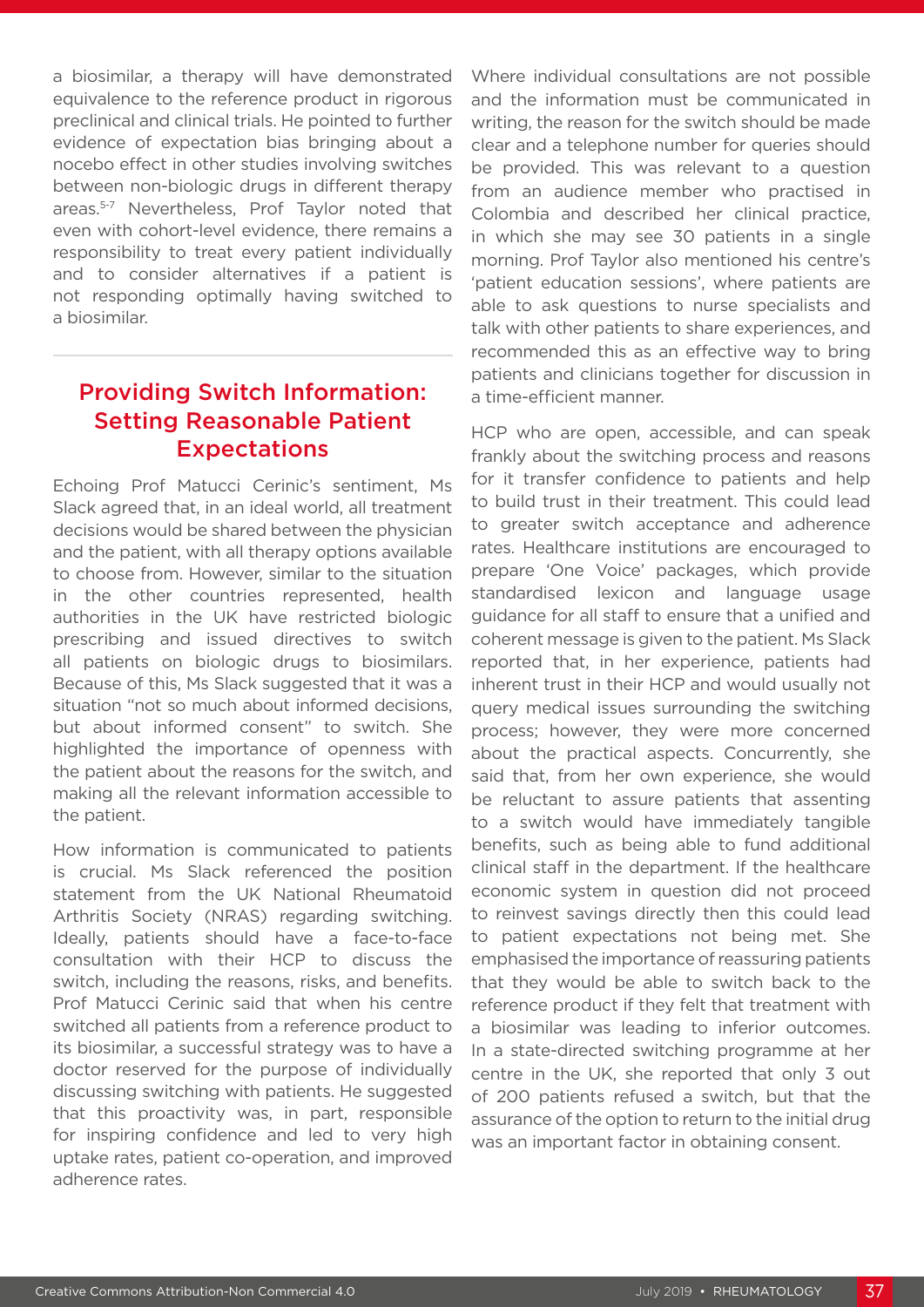## The Therapeutic Window of Opportunity: Halting Disease Progression

Prof Matucci Cerinic presented a case study of a patient with early-stage RA who presented with high levels of circulating rheumatoid factor and anti-citrullinated protein antibodies. Sonographic imaging also indicated high disease activity. Current EULAR and American College of Rheumatology (ACR) recommendations suggest that csDMARD treatment should be commenced "as soon as the diagnosis of RA is made," with the aim of bringing about clinical remission. He presented data indicating that early csDMARD treatment significantly reduced progression of radiographic joint damage since symptom onset.8 The faculty discussed current treatment algorithms. Prof Taylor noted that in patients with such poor prognoses, it would be ideal to introduce bDMARD into the combination therapy regimen as soon as possible. Prof Müller-Ladner suggested that the aim of treatment in this case should be "to stop the fire from spreading to the rest of the body," and said that "in this kind of patient, one should be allowed to have a combination right away." He added that it is always possible to remove bDMARD or csDMARD from the combination, but unfortunately, economic constraints in individual countries mean that this treatment is not available. This does vary between countries, however, and Prof Thomas noted that in France it is possible to introduce bDMARD into combinations early on, though not as first-line therapy.

In a poll, 75% of audience members agreed that the current treatment algorithms should be modified to allow use of biologics earlier in therapy pathways assuming cost is not an issue. An audience member asked whether "clinical guidelines should be driven only by clinical outcomes and not by cost… since that means that the right drug was being withheld based on economic considerations." Prof Taylor suggested that, beyond an ethical issue, it was also a societal and political one. He described the process in the UK, where the National Institute for Health and Care Excellence (NICE) must make decisions, on behalf of the country's entire population, on how to disseminate limited funds in the most beneficial way for all patients with all medical problems. He noted

that making policymakers aware of ethical complications could initiate change, but that funds would have to be diverted from another source to secure this. Another audience question referred specifically to the position of NICE, and whether the body would change its position based on the more cost-effective nature of biosimilars. Prof Taylor confirmed that, currently, patients must have a 28-joint DAS of at least 5.1 before being considered for therapy with targeted agents, but that NICE were currently reviewing RA treatment guidelines and that this may change.

# Therapeutic Drug Monitoring: Optimising Patient Management

During the meeting, the use of therapeutic drug monitoring (TDM) to inform decisions about therapeutic dose adjustment (dose tapering or dose intensification) was also discussed. Again, it was agreed that these considerations are usually driven by healthcare economics and not by dose limiting. Prof Taylor said that treat-to-target has revolutionised care, allowing for individualised treatment; however, most biologics do not have a dose-titratable range within licence. It may be possible to consider TDM as a means of pharmacological dose optimisation.

Prof Thomas outlined the reasoning and methodologies employed in TDM,<sup>9,10</sup> and presented data from the RETRO study.<sup>11</sup> This was a randomised controlled trial in which 101 patients with RA in stable remission continued DMARD treatment at the same level, tapered down to 50% of the original dose, or ceased the treatment after 6 months of the tapered dose. In the tapering or ceasing cohorts there was a significantly higher rate of relapse from the sustained remission disease state. However, at 1 year, approximately 60% of patients in the tapering cohort and 50% of those in the treatment cessation cohort remained in stable remission. Prof Thomas mentioned recent publications in which TDM was evaluated as a tool to inform successful tapering<sup>12</sup> and to optimise treatment selection in patients who had lost response to adalimumab.<sup>9</sup> If sufficiently high circulating drug levels are present following dose reduction then it is more likely that a patient will remain in sustained remission, suggesting that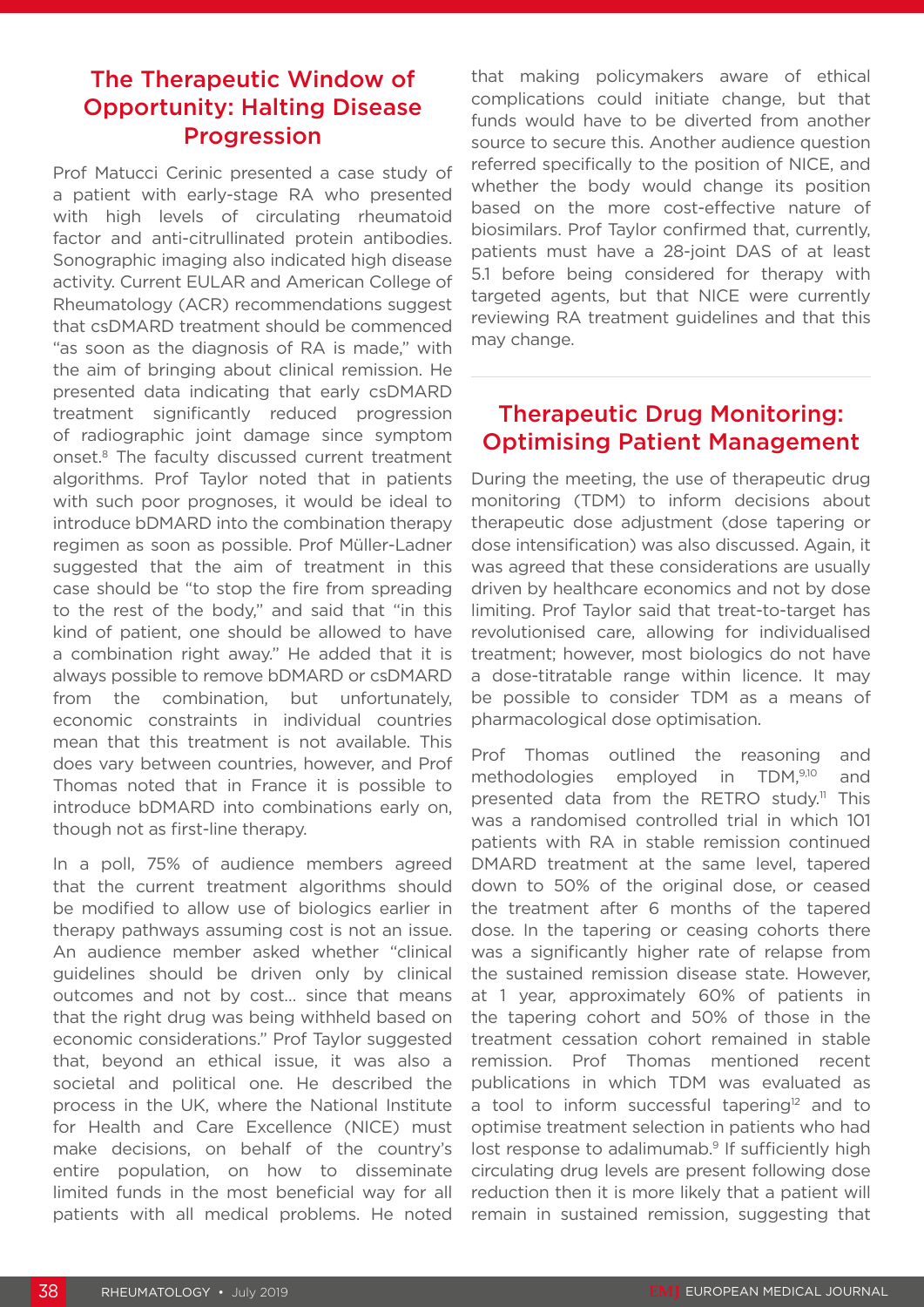TDM may be helpful in facilitating cost-effective treatment strategies.

Prof Matucci Cerinic recalled clinical scenarios in which patients were keen to taper or stop therapies, often requesting that methotrexate treatment be tapered or stopped instead of biologic treatment. He said that patient wishes would need to be taken into consideration, and agreed with an earlier proposition made by Prof Thomas suggesting a strategy of ceasing steroid and tapering methotrexate treatment prior to stopping biologic therapy. He also indicated that ending steroid treatment is often most beneficial for the patient in terms of adverse effects, and may therefore help to meet patient expectations effectively.

Ms Slack presented a case study on dose tapering, focussing on the expectations of the patient. Patients themselves are more likely to see their disease in terms of their quality of life and daily activities, not by numerical, clinical scores. In this case, a 56-year-old male had a number of personal goals that he wanted to achieve through treatment, including being able to climb stairs and cycle. After 6 months of treatment on methotrexate and treble DMARD therapy, he still had high health assessment questionnaire scores and DAS and was therefore eligible for biologic treatment.

Following 4 months' biologic treatment, his DAS was significantly reduced, he had returned to work part time, and had achieved all his personal goals. He expressed a desire to reduce the burden of his regimen, and the nursing team advised him on a strategy for this: reducing methotrexate and csDMARD dosages while maintaining the bDMARD regimen, correlating with the recommendations of Prof Thomas and Prof Matucci Cerinic earlier in the symposium. Ms Slack described discrepancies between recommendations and real-life practices. While

guidelines suggest that tapering should only be undertaken in patients exhibiting sustained remission with imaging also displaying low disease activity, treatment decisions ultimately lie with the patient, and she noted that patients do often taper their own medication without prior HCP engagement. HCP should be wary, therefore, that patients may look to meet their own expectations without a discussion with their treatment team. Equally, HCP who openly and proactively discuss treatment preferences with patients can foster increased adherence rates and better outcomes.

#### Conclusion

The introduction of efficacious biologic treatments has revolutionised therapeutic pathways for the treatment of RA and, accompanying their more widespread use, there has been increased patient expectation for treatment success. More cost-effective biosimilars have the potential to reduce the financial burden on health economies and to allow effective biologic therapies to be introduced earlier in treatment pathways, but challenges may be involved relating to patient expectations. Looking forward, the introduction of biosimilars may spark discussion among policymakers and medical societies and serve as an opportunity to recommend earlier use of biologics to best exploit the vital therapeutic window of opportunity. The possible place of TDM as a tool to optimise treatment with biologics might aid in sustaining responses and making informed treatment selection decisions, while also reducing financial burden. The introduction of biosimilars offers optimisation of RA treatment, and the availability of more effective therapies increases the likelihood of patients finding a treatment that suits their lifestyle and meets their expectations.

#### References

- 1. Vlieland ND et al. The majority of patients do not store their biologic disease-modifying antirheumatic drugs within the recommended temperature range. Rheumatology (Oxford). 2016;55(4):704-9.
- 2. Rezk MF, Pieper B. Treatment outcomes with biosimilars: Be aware of the nocebo effect. Rheumatol Ther. 2017;4(2):209-18.
- 3. Uutela T et al. Patients with rheumatoid arthritis have better

functional and working ability but poorer general health and higher comorbidity rates today than in the late 1990s. Scan J Rheum. 2015;44(3):173-81.

4. Kravvariti E et al. Nocebos in